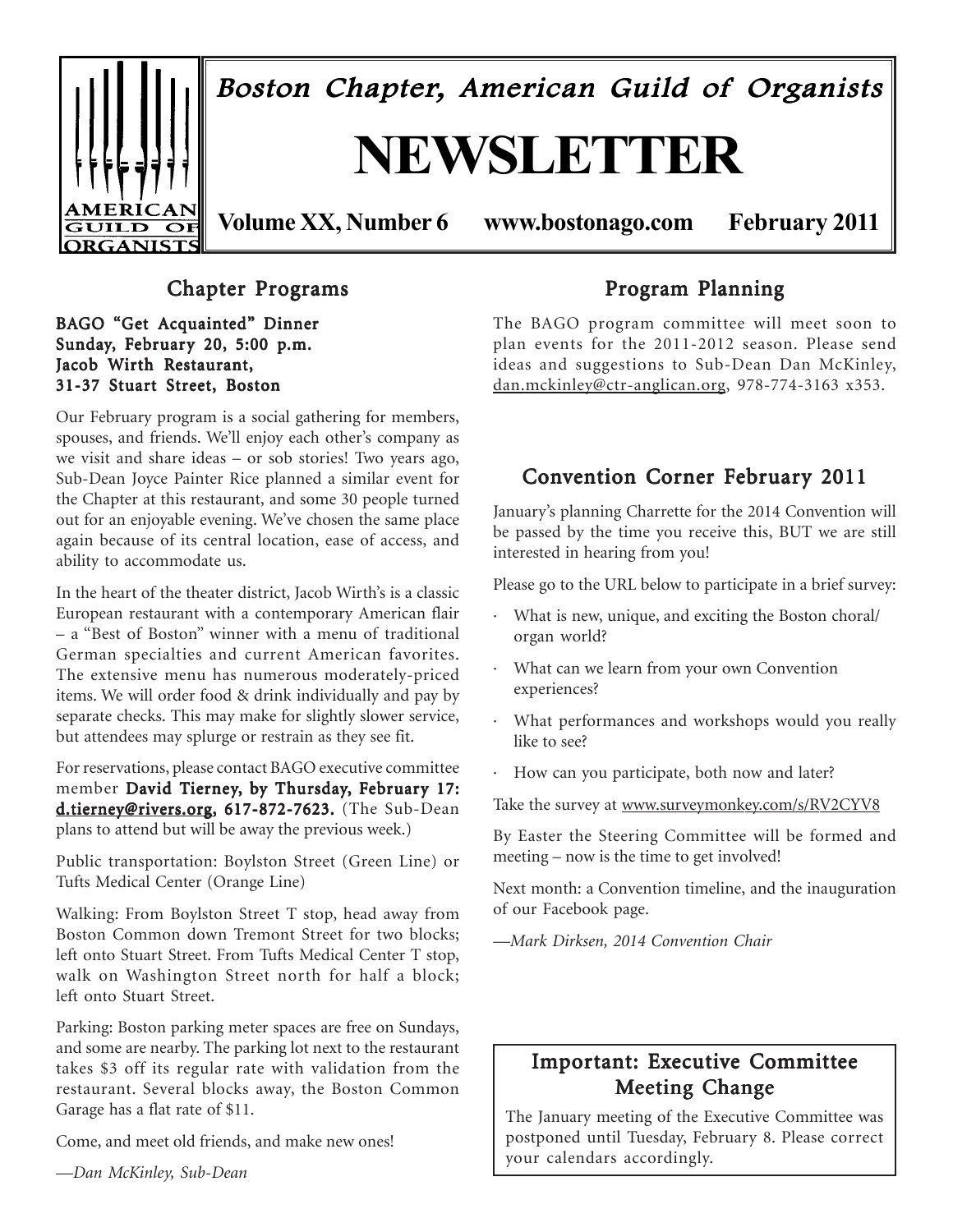# Dean's Message

February in Boston.....more snow, more cold, probably more grey days than blue. It takes more effort to go out, so my "inner hermit" takes over. And being an organist can be a rather lonely profession. We practice in cold, dark churches and warm our hands by the space heater. Compared to other musicians, we seldom have ensemble experiences. We play an instrument that few people understand. And in typical New England churches, we're the only musician on staff.

In this month of valentines and chocolates, perhaps our spirits could be warmed by some good old-fashioned collegiality with other Guild members. We have the Feb. 20 dinner at Jacob Wirth Restaurant. We could also invite colleagues from neighboring churches to have brunch together some Sunday (how 'bout it, Robert, Jim, Mary Sue, Liz, Eric?). Or invite someone we haven't seen in a while to come with us to a concert or Chapter program. We could introduce ourselves and others to at least one person we don't already know at the next Guild event. You could even send a dozen red roses to the Dean!

Happy Hearts to you all,

*—Vickie Wagner, Dean*

# AGO Organ Library News

Near the end of last year, our library received the generous gift of the entire organ music library - 35 boxes of it - of Douglas Rafter, who many will remember as having been organist for many years of the famed Kotzschmar organ in Portland's City Hall. Mr. Rafter, now in his 90s, expressly desired that his lifetime collection of organ scores be donated to the AGO Organ Library, and Portland AGO member Peter Plumb transported it all to the library in a van. It is the largest collection we have ever received, and we estimate that it will take nearly two months to fully process it. Meanwhile, the library will be somewhat in disarray until everything is sorted, catalogued and filed. In addition to his own personal collection, Mr. Rafter had inherited the music library of his teacher, Boston organist John Herman Loud, whose name is found on many of the older scores.

*—Barbara Owen, Librarian*

# **Executive Committee Meetings**

7-9 pm, Church of the Advent, 30 Brimmer St, Boston. Charles MBTA Tuesday, February 8 Tuesday, March 1 Monday, June 6 Executive committee meetings are open to all Chapter members.

Newsletter of the Boston Chapter, American Guild of Organists Published 10 times a year, September-June.

Mailed at standard mail rates from Boston MA. Boston Chapter/AGO c/o Timothy Hughes, Membership Secretary 247 Washington St #24, Winchester MA 01890.

Copyright © 2011, Boston Chapter, American Guild of Organists

# *Boston Chapter AGO Officers 2010-2011*

| Dean                                                                         | Victoria Wagner                  |  |  |  |  |  |
|------------------------------------------------------------------------------|----------------------------------|--|--|--|--|--|
| vwag@aol.com                                                                 | 617-522-0510                     |  |  |  |  |  |
| Sub-Dean<br>dan.mckinley@ctr-anglican.org 978-774-3163                       | Dan McKinley                     |  |  |  |  |  |
| Treasurer                                                                    | Kirk Hartung                     |  |  |  |  |  |
| <u>kbhartung@aol.com</u>                                                     | 508-820-3440                     |  |  |  |  |  |
| Assistant Treasurer                                                          | Joel Davidson                    |  |  |  |  |  |
| JDavid3537@aol.com                                                           | 617-319-9615                     |  |  |  |  |  |
| <i>Broadcasts</i>                                                            | Martin Steinmetz                 |  |  |  |  |  |
| cmsteinmetz@verizon.net                                                      | 781-235-9472                     |  |  |  |  |  |
| Chaplain                                                                     | Rev. Todd Miller<br>617-527-2790 |  |  |  |  |  |
| Competitions                                                                 | David Baker                      |  |  |  |  |  |
| $d$ gb137@mac.com                                                            | 617-367-4260                     |  |  |  |  |  |
| Examinations                                                                 | Glenn Goda                       |  |  |  |  |  |
| glenngoda1545@aol.com                                                        | 617-442-7079                     |  |  |  |  |  |
| Library                                                                      | Barbara Owen                     |  |  |  |  |  |
| <u>owenbar@juno.com</u>                                                      | 978-465-2068                     |  |  |  |  |  |
| Membership Secretary                                                         | Timothy Hughes                   |  |  |  |  |  |
| thughes $56$ <i>(a)</i> comeast. net                                         | 781-369-1905                     |  |  |  |  |  |
| Membership Committee Judy Green<br>jlgreen@green-associates.com 617-482-3044 |                                  |  |  |  |  |  |
| Newsletter                                                                   | Jim Swist                        |  |  |  |  |  |
| swist@comcast.net                                                            | 781-799-0286                     |  |  |  |  |  |
| Organ Advisory                                                               | Richard Hill                     |  |  |  |  |  |
| smhill42ne@earthlink.net                                                     | 508-238-6081                     |  |  |  |  |  |
| Placement                                                                    | Janet Hunt                       |  |  |  |  |  |
| janet.hunt@sjs.edu                                                           | 617-202-5241                     |  |  |  |  |  |
| Professional Development                                                     | Charlene Higbe                   |  |  |  |  |  |
| cthigbe@aol.com                                                              | 617-495-4518                     |  |  |  |  |  |
| Recording Secretary                                                          | Nancy Timmerman                  |  |  |  |  |  |
| nstpe@hotmail.com                                                            | 617-266-2595                     |  |  |  |  |  |
| Registrar                                                                    | Mark Slawson                     |  |  |  |  |  |
| lmark.slawson@gmail.com                                                      | 617-835-5189                     |  |  |  |  |  |
| <i>SPAC</i>                                                                  | Martin Steinmetz                 |  |  |  |  |  |
| cmsteinmetz@verizon.net                                                      | 781-235-9472                     |  |  |  |  |  |
| Substitutes                                                                  | Joshua T. Lawton                 |  |  |  |  |  |
| jtlawton@mac.com                                                             | 617-926-1042                     |  |  |  |  |  |
| YOI                                                                          | Mary Sue Willie                  |  |  |  |  |  |
| cymswillie@comcast.net                                                       | 978-369-2363                     |  |  |  |  |  |
| sbudwey@hotmail.com                                                          | Stephanie Budwey                 |  |  |  |  |  |
| Auditors                                                                     | Richard Bunbury                  |  |  |  |  |  |
| rrbunbury@aol.com                                                            | 617-596-6792                     |  |  |  |  |  |
| terryhalco@gmail.com                                                         | Terry Halco<br>617-491-0766      |  |  |  |  |  |
| Region I Councillor                                                          | E. Lary Grossman                 |  |  |  |  |  |
| elg@bradygrossman.com                                                        | 413-247-9426                     |  |  |  |  |  |
| District Convener                                                            | Robert Browne                    |  |  |  |  |  |
| <u>rbrownel@capecod.net</u>                                                  | 508-432-7238                     |  |  |  |  |  |
| Webmaster                                                                    | Mark Nelson                      |  |  |  |  |  |
| marknelson@cbfisk.com                                                        | 978-283-1909                     |  |  |  |  |  |
| <b>Executive Committee</b>                                                   |                                  |  |  |  |  |  |

Mark Dwyer, Laura Jensen, Glenn Goda, Mark Nelson, Kathleen Adams, R. Harrison Kelton, Christian Lane, Nadia Stevens, Susan DeSelms, Elisabeth (Buffy) Gray, Carole Lawton, David Tierney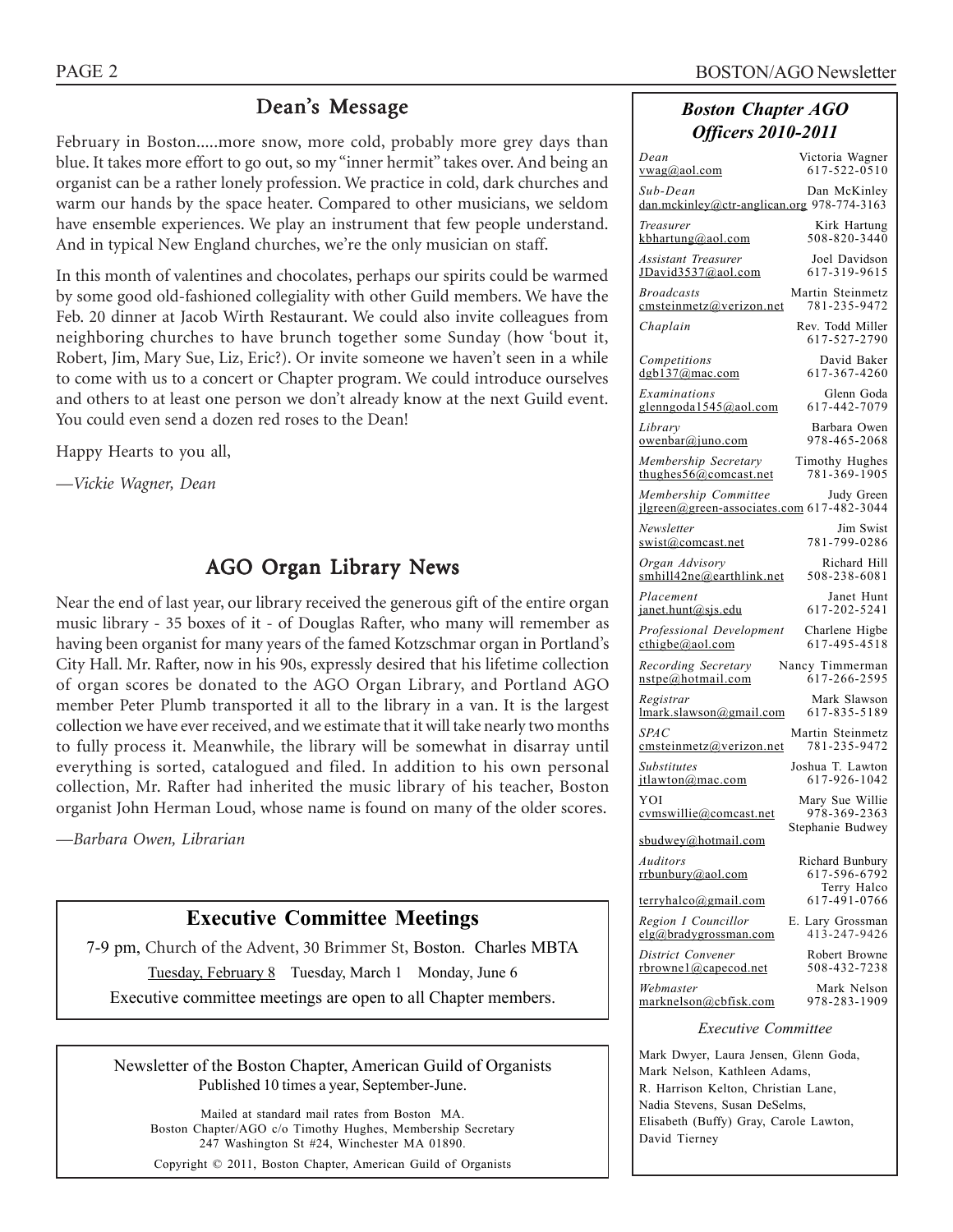# YOI Auditions

The Young Organists Initiative announces its annual auditions. Please contact Mary Sue Willie (cvmswillie@comcast.net) or Stephanie Budwey (sbudwey@hotmail.com) for more information. Applicants may audition on piano or organ to receive 10 free lessons, an 18 month membership in the AGO, and a gift certificate to a music store. Please supply **all** the information requested below and send to:

*Mary Sue Willie 41 Hillcrest Road Concord, MA 01742*

*Fax: 978-371-1529 E-mail: cvmswillie@comcast.net*

- Student's name
- Parent (or legal guardian)
- Postal address
- Telephone and e-mail
- Student's date of birth and grade in school
- Years of study in Organ, in Piano, or other instrument
- Primary music/instrument teacher's name
- Teacher's telephone number
- Audition Instrument (*Organ* or *Piano*)
- Works to be performed (please include both composer and title of piece)
- Why do you want to study the organ?
- How did you hear about the scholarship auditions?
- Have you attended any of the "YOI" activities in the past? If so, please elaborate.

*Auditions will be held at Christ Church Cambridge, Zero Garden Street around the corner from the Harvard Square 'T' Station and directly across from the Cambridge Common. The auditions will be held on Saturday, February 5, 2011 and should not take more than one and a half to two hours.*



**Now just six months away, Encounters continue to progress! Encounters continue to progress!** 

# *Did you know...*

\*Boston's POE/Advanced has the most accomplished faculty ever assembled for a single POE?

\*POE/Technical students will actually aid in constructing the new Fisk organ @ Harvard?

\*All faculty, staff, presenters, and chaperones volunteer their time so that these programs may remain affordable to students?

\*Student tuition covers just 37% of cost for POE?

# *What can I do?...*

\*Block off POE week on your summer calendar, and plan to attend! July 17-22, 2011. There will be five evening concerts and six master classes free and open to the public!

\*Encourage prospective students to apply and register!

\*Volunteer to help during the week! We will need escorts for students as they move about the city, meal planners, concert ushers, drivers, etc, etc, etc. Contact Cheryl Duerr to volunteer! (clduerr@gmail.com / 617-852-3533)

\*Help us to identify high-quality, low-cost (or free!) housing for our distinguished faculty. Housing must be easily accessible to the T (unless chauffer is included!). Do you, or does someone in your parish, have a home in the city that will sit empty that week? Or do you know a hotel manager or B&B owner who might support POE by donating a room?

\*Do you know of companies that might support POE by donating or discounting services and goods? Meals, snacks, bus transport, tote bags, t-shirts, binders, etc?

\*Do you know a person or company that could make a leadership gift to support POE? Donations, large and small, are accepted online or by check ("AGO Pipe Organ Encounters") to Carl Klein (204 Follen Rd, Lexington, MA 02421).

For more information, contact **BostonPOE@gmail.com** or visit

www.**BostonPOE**.com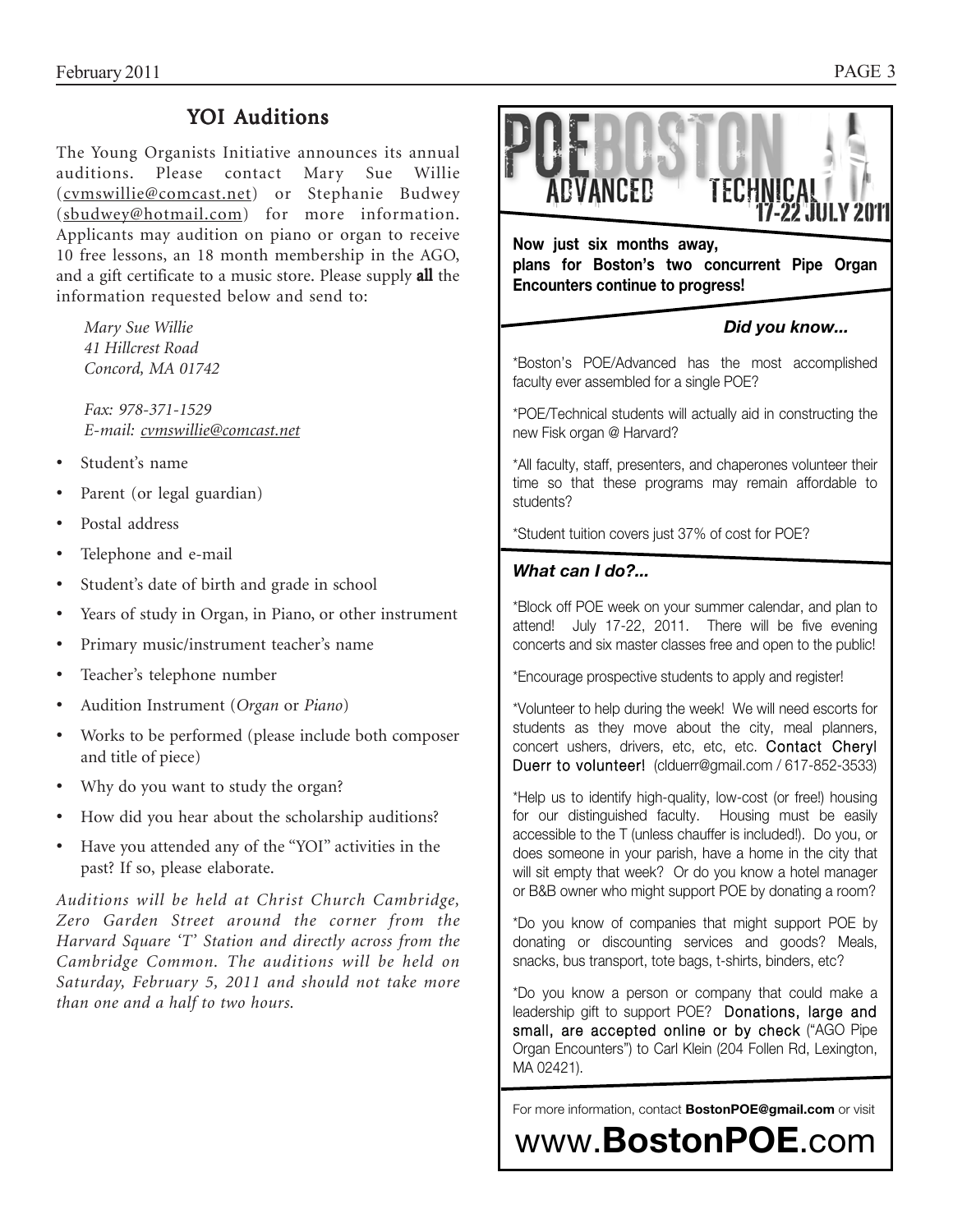# **BOSTON/AGO CONCERT CALENDAR**

# Tuesday, February 1 12:15 pm

James Winn, flute; David Kopp, harpsichord: Bach. King's Chapel, 58 Tremont St, Boston. 617-227-2155 Donation \$3 因

### Wednesday, February 2 5:30 pm

Joshua T Lawton, organ; Martin Near, countertenor: Centenary of Jehan Alain: Alain, Bach, Pärt. Church of St John the Evangelist, 35 Bowdoin St, Boston. 617-227-5242 Free

### Thursday, February 3 12:15 pm

Christa Rakich, harpsichord. First Church Boston, 66 Marlborough St, Boston. 617-267-6730 Donation **b** 

### Friday, February 4 12:15 pm

Michael Murray, organ. Trinity Church, 206 Clarendon St, Boston. 617-536-0944 Don \$5 **b** 

#### 8:00 pm

Schola Cantorum of Boston (Jodry, *dir*): Schütz *Musicalische Exequien,* Purcell *Funeral Sentences.* Church of St John the Evangelist, 35 Bowdoin St, Boston. ScholaCantorumBoston \$25 gen/20 srs/8 sts

# Saturday, February 5 4:00 pm

Andrea DeGiovanni, organ: Bach, Brixi, Widor. St James Episcopal Church, 119 Washington St, Groveland MA. Bean supper 5:00-7:00 pm, \$7. 978-373-1270 Free 因

#### 7:30 pm

Natalie Zhu, piano: "The The Romantic Piano": Mozart, Rachmaninoff, Chopin, Liszt. The Carriage House, 203 High St, Newburyport MA. NewburyportChamberMusic.org 978-463-9776 \$30 res req

#### 8:00 pm

Schola Cantorum of Boston. *See Friday, February 4 at 8:00 pm.* St Joseph's Church, 86 Hope St, Providence RI.

# Sunday, February 6

#### 3:30 pm

"2": Mary Jane Rupert, harp; Peter H Bloom, flutes; Frank Grimes, violin: Vercoe, Debussy, Saint-Saëns, Françaix. Meeting House of the First Universalist Society, 262 Chestnut St, Franklin MA. \$15/10, \$5 music sts, < 12 free 25% discount for all 4 concerts 508-520-9238 liveartsinfo@gmail.com

# 4:00 pm

Schola Cantorum of Boston. *See Friday, February 4 at 8:00 pm.* St Paul's Church, 15 St Paul St, Brookline MA.

#### 4:00 pm

Christ Church Evensong Choir (Forster, *dir/org*): Choral Evensong: Howells, White, Sumsion, Hogan, Foster, Dupré. Christ Church, Zero Garden St, Cambridge. 617-876-0200 Donation **A** ccambridge.org

#### 4:00 pm

All Saints Choir of Men & Boys: Solemn Evensong, Solemn Procession & Benediction: Tomkins, Howells, Gorecki, Eccard. Parish of All Saints, 209 Ashmont St, Dorchester MA. 617-436-3520 Free 因

#### 5:00 pm

St John's, Beverly, Choir (N White, *dir*); St Michael's Choir (Major, *dir*): Stanford, Ireland, Pinkham. St Michael's Church, 26 Pleasant St, Marblehead MA. Reception follows. 781-631-0657 Donation **b** 

# Tuesday, February 8 12:15 pm

Colby Cooman, trumpet; Carson Cooman, organ: Fedak *Triptych for Trumpet & Organ* Robert Moran *Vesper* Toby Twining *Movimentum in C minor* (world premiere)

Pinkham *Scenes.* King's Chapel, 58 Tremont St, Boston. 617-227-2155 Donation \$3 因

# Thursday, February 10 12:15 pm

Bálint Karosi, harpsichord. First Church Boston, 66 Marlborough St, Boston. 617-267-6730 Donation **b** 

# Friday, February 11

12:15 pm Andy Kotylo, organ. Trinity Church, 206 Clarendon St, Boston. 617-536-0944 Don \$5 因

### Saturday, February 12 9:30 am

Recorders/Early Music MetroWest Consort coaching with Eric Haas, Sarah Cantor, John Tyson & Sheila Beardslee: "From the Heart" --amorous chansons & madrigals. Trinity Episcopal Church, 81 Elm St, Concord MA. 978-264-0584 \$15 consort visitors

#### 10:00 am to 1:00 pm

Steven A Russell, yogi, musician: "The Conductor: Body, Mind, and Soul" Workshop for Conductors. First Baptist Church, 1580 Mass Ave, Lexington MA. Pre-registration preferred. hemiola@optonline.net \$20 stevenarussell.com

### Sunday, February 13 4:00 pm

Christian Lane, organ: Elgar, Bach, Alain, Shearing, others. Memorial Church, One Harvard Yard, Cambridge. 617-495-8597 Free

### Tuesday, February 15 12:15 pm

USAF New England Winds: Bernstein, Françaix, Prokofiev. King's Chapel, 58 Tremont St, Boston. 617-227-2155 Donation \$3 **b** 

# Thursday, February 17 12:15 pm

Jean Rife, harpsichord. First Church Boston, 66 Marlborough St, Boston. 617-267-6730 Donation  $\Box$ 

# Friday, February 18 12:15 pm

Michael Smith, organ. Trinity Church, 206 Clarendon St, Boston. 617-536-0944 Don \$5 因

#### 7:00 pm

Maxine Thevenot, organ: Canadian Composers: Andrew Ager Première Suite, Ruth Watson Henderson, Hesychia-Jeanne Landry. St Michael's Church, 26 Pleasant St, Marblehead MA. 781-631-0657 Donation \$10 因

# Saturday, February 19 8:00 pm

Il Giardino Armonico (Giovanni Antonini, *dir/flute*): Castello, Merula, Buonamente, Legrenzi, Vivaldi, Galuppi. Free pre-concert talk at 7 pm. Sanders Theater, Cambridge. BEMF.org

# Sunday, February 20 2:00 pm

Rob Richards, organ; Christina Siravo, illustrator: "Kids, Kartoons & Kotzschmar" Family Concert followed by organ tour & cartooning for first 200 kids to register. Merrill Auditorium at City Hall, 389 Congress St, Portland ME. 207-842-0800 ticket.porttix.com Reserved seating:  $$17/10$  sts  $\Box$ <12 free with ticket; <\$2 srs, AGO

#### 2:00 pm

Six organists: Cathedral Organ 135th Birthday Concert. Cathedral of the Holy Cross, 1400 Washington St, Boston. Free **b** 

#### 5:00 pm

Heinrich Christensen, organ: Bach *Leipzig Chorales*, part I. King's Chapel, 58 Tremont St, Boston. 617-227-2155 Don \$15/10 | A

#### 5:30 pm

Christopher Boyd Brown, lecturer; Bálint Karosi, organ; FLC Choir; period instruments: "Anatomy of Liturgy" Music in the Lutheran liturgical context.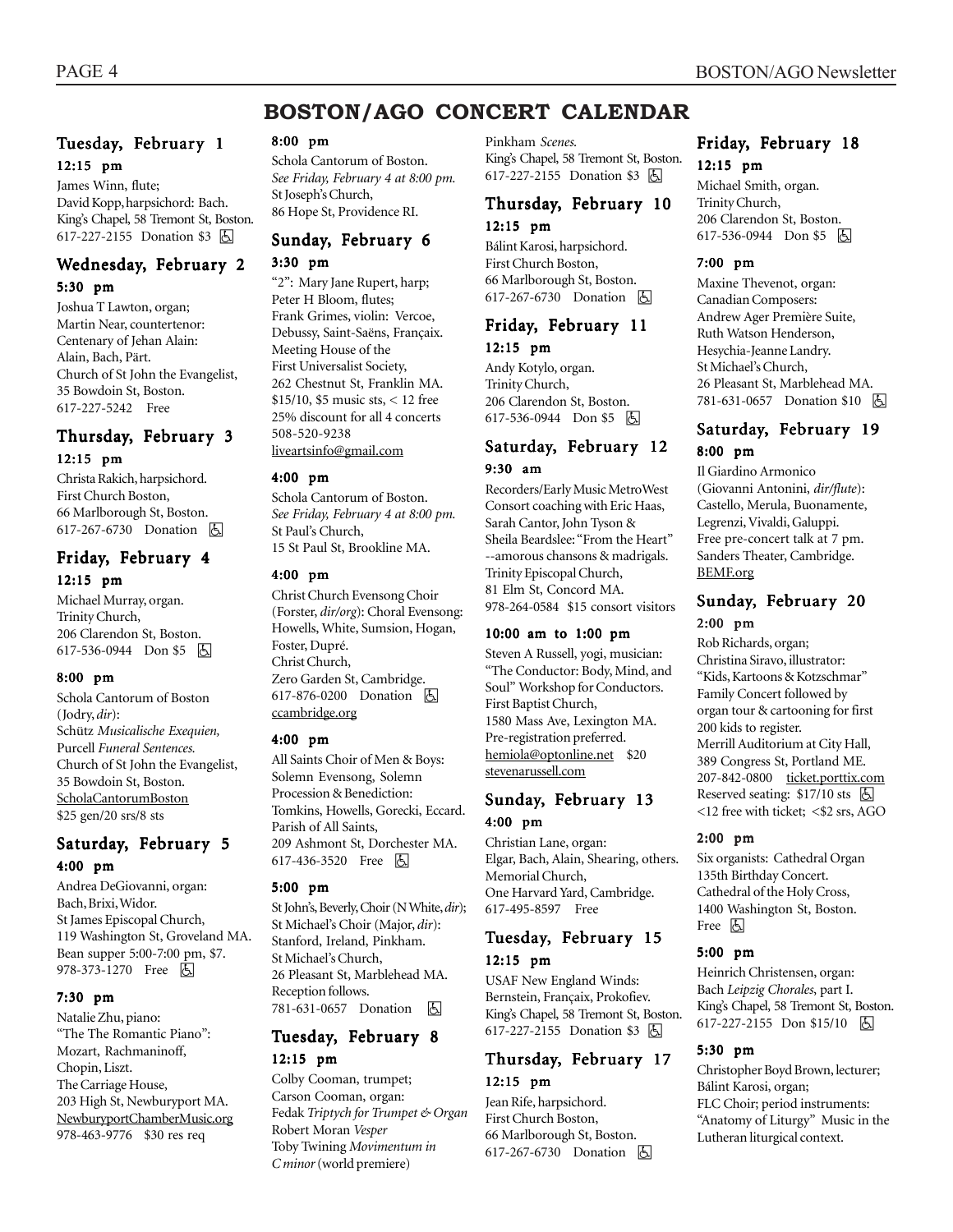First Lutheran Church, 299 Berkeley St, Boston. 617-283-1905 Free

# Tuesday, February 22 12:15 pm

Harry van Wijk, organ: Bach, Schumann, Mendelssohn. King's Chapel, 58 Tremont St, Boston. 617-227-2155 Donation \$3 h

# Wednesday, February 23

12:15 pm

Richard Hill, organ: A Handel Birthday Celebration. Unity Church, 13 Main St, North Easton MA. 508-238-6081 Free 因

# Thursday, February 24 12:05 pm

Janet Hunt, organ. MIT Chapel, Cambridge. leonardociampa.com/MIT Free

#### 12:15 pm

Leon Schelhase, harpsichord. First Church Boston, 66 Marlborough St, Boston. 617-267-6730 Donation **A** 

# Friday, February 25 12:15 pm

Harry Huff, organ. Trinity Church, 206 Clarendon St, Boston. 617-536-0944 Don \$5 因

#### 8:00 pm

Kristian Bezuidenhout, fortepiano: The Genius of Mozart. Free pre-concert talk at 7 pm. Sanders Theater, Cambridge. BEMF.org

### Saturday, February 26 8:30 am to 3:15 pm

Merrimack Valley Chapter AGO Mini-Convention XIII. First Calvary Baptist Church, Rt 125 & Mass Ave, North Andover MA. Pre-registration required.

### 3:00 pm

Héloïse Degrugillier, recorder; Paul Cienniwa, harpsichord: Dieupart, Couperin, Blavet, Hotteterre, Cheron. Thomas Crane Public Library, 40 Washington St, Quincy MA. thomascranelibrary \$20/15, <12 free

# Sunday, February 27 2:30 pm

Donna Parker, organ. Shanklin Music Hall, Groton MA. EMCATOS.org

#### 4:30 pm

James Busby, organ: Prelude Recital: Bach, Franck, Roger-Ducasse.

#### 5:00 pm

Choir of the Church of the Advent (Dwyer, *dir;* Wood, *dir/org*): Solemn Evensong & Benediction: Byrd, Higgins, Stanford, Turle. Church of the Advent, 30 Brimmer St, Boston. 617-523-2377 x41 Donation 因

# Thursday, March 3

12:05 pm Matteo Galli & Francesco Attesti, organ. MIT Chapel, Cambridge. leonardociampa.com/MIT Free

#### 12:15 pm

Elizabeth Lenti & Harry van Wijk, organ. Adolphus Busch Hall, Harvard. 617-495-8597 Free

### 12:15 pm

Jory Vinikour, harpsichord. First Church Boston, 66 Marlborough St, Boston. 617-267-6730 Donation **b** 

### Friday, March 4 12:15 pm

Elizabeth Lenti, organ. Trinity Church, 206 Clarendon St, Boston. 617-536-0944 Don \$5  $\boxed{6}$ 

# Saturday, March 5

9:00 am to 3:00 pm

Richard Hill, organ: Ballou Channing UU Musicians Workshop - Open to All: Choral Repertoire Session Steven Young - Organ Repertoire Youth Choir Workshop Richard Hill - Handbells in Worship. Registration at Ballou Channing District Office, 325 West Elm St, Brockton MA 857-928-1896 Murray Church, 505 North Main St, Attleboro MA. 508-238-6081 h

#### 8:00 pm

Harvard Glee Club & Radcliffe Choral Society (Clark, *dir*; Lane, *org*): Ross Lee Finney. Memorial Church, One Harvard Yard, Cambridge. tickets: boxoffice.harvard.edu

# Sunday, March 6

# 3:00 pm

Exsultemus: Handel *Tra le fiamme.* First Lutheran Church of Boston, 299 Berkeley St, Boston. 857-998-0219 \$15,25,35 -\$5 sts, srs

#### 4:00 pm

Christ Church Evensong Choir (Forster, *dir/org*): Choral Evensong: Messiaen, Cook, Shepard, Murrill, Howells, Preston. Christ Church, Zero Garden St, Cambridge. 617-876-0200 Donation **A** ccambridge.org

# Thursday, March 10 12:05 pm

Yevgeniya Tyltina, organ. MIT Chapel, Cambridge. leonardociampa.com/MIT Free

### 12:15 pm

Christian Lane, organ. Adolphus Busch Hall, Harvard. 617-495-8597 Free

# Friday, March 11 12:15 pm

Amanda Mole, organ. Trinity Church, 206 Clarendon St, Boston. 617-536-0944 Don \$5 | A

### Saturday, March 12 9:30 am

Recorders/Early Music MetroWest Consort coaching with Daniel Meyers, Héloïse Degrugillier & Sarah Mead; Choral Morning with Jay Lane: Morales, Guerrero, Encina, others. Trinity Episcopal Church, 81 Elm St, Concord MA. recordersearlymusic.org \$15 consort visitors \$18 choral program

### 8:00 pm

Akademie für Alte Musik Berlin: The Best of German Baroque. Jordan Hall at NEC, Boston. BEMF.org NOTE: Sold Out

# Tuesday, March 15 8:00 pm

Orchestra of the Age of Enlightenment (Norrington, *cond*): CPE Bach Symphonies & Concerti. Sanders Theater, Cambridge. BEMF.org

# Thursday, March 17

12:05 pm

Bálint Karosi, organ. MIT Chapel, Cambridge. leonardociampa.com/MIT Free

# Friday, March 18 12:15 pm

Bálint Karosi, organ. Trinity Church, 206 Clarendon St, Boston. 617-536-0944 Don \$5 因

# Saturday, March 19 All Day

Boston Bach Birthday 326.  $10:30$  am organ tour with William Porter;  $12:00$  noon lunch; Bach organ recitals by AGO members all day. First Lutheran Church, 299 Berkeley St, Boston. 617-283-1905 Free

### Sunday, March 20 3:00 pm

Renée Anne Louprette, organ. College of the Holy Cross, St. Joseph Memorial Chapel, One College Street, Worcester. 508-793-2296 Free 因

### Tuesday, March 22 2:00 pm

Ray Cornils, organ: Bach Birthday Bash. Merrill Auditorium at City Hall, 389 Congress St, Portland ME. 207-842-0800 ticket.porttix.com Reserved seating:  $$17/10$  sts  $\Box$ <12 free with ticket; <\$2 srs, AGO

# 7:30 pm

*See today at 2:00 pm.*

### Wednesday, March 23 12:15 pm

Richard Hill, organ: Bach Birthday Bash. Unity Church, 13 Main St, North Easton MA. 508-238-6081 Free 因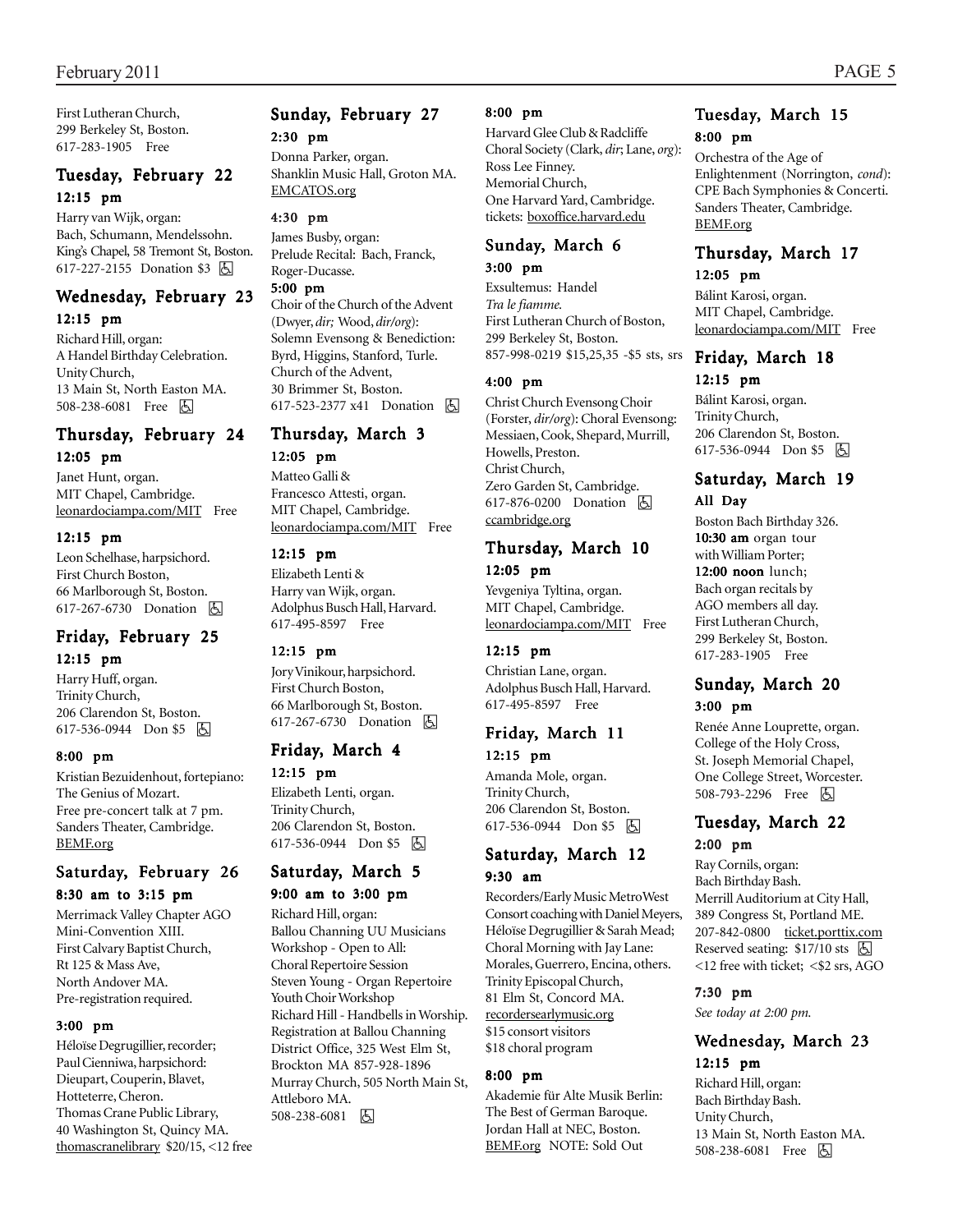# Thursday, March 24 12:15 pm

Carson Cooman, organ. Adolphus Busch Hall, Harvard. 617-495-8597 Free

# Friday, March 25 12:15 pm

Eugene Lavery, organ. Trinity Church, 206 Clarendon St, Boston. 617-536-0944 Don \$5 因

# Saturday, March 26 Time TBA

Southeastern NE Chapter of Choristers Guild Children's Choir Festival led by Christine Noel. First Congregational Church, 100 Winter St, Norwood MA. 508-359-2351 x14

# 7:30 pm

Christian Lane, organ; Jolle Greenleaf, soprano. Trinity Church, Queen Anne Sq, Newport RI. 617-495-8597

hann a c

#### 8:00 pm

Harp, violin, theorbo, lute, viola da gamba. *See Sunday, March 27 at 3:00 pm.* Lindsay Chapel, First Church Cong, 11 Garden St, Cambridge. 617-776-0692 \$22/17

# Sunday, March 27

3:00 pm

Barbara Poeschl-Edrich, harp; Lisa Brooke, violin; Olav Chris Henriksen, theorbo & lute; Carol Lewis, viola da gamba: Lawes, Butler, Jenkins, Hely, Lawrence, others. Somerville Museum, One Westwood Rd, Somerville MA. 617-666-9810 \$17/12

### 3:30 pm

Stephen Drury, piano: Beethoven *Hammerklavier* Sonata, Rzewski *The People United Will Never Be Defeated.* Meeting House of the First Universalist Society, 262 Chestnut St, Franklin MA. \$15/10, \$5 music sts, < 12 free 25% discount for all 4 concerts 508-520-9238 liveartsinfo@gmail.com

# THE MEMORIAL CHURCH H A R V A R D U N I V E R S I T Y

*celebrating the new Skinner Organ*, Op. 793 *The Jane Slaughter Hardenbergh Memorial Organ*

# *Christian Lane*

*Assistant University Organist and Choirmaster works of Elgar, Bach, Alain, Sir George Shearing & more*

*Sunday, February 13, 2011 . 4:00 pm* 

# *Stainer: "The Crucifixion"*

*The Harvard University Choir Edward Jones, conductor Christian Lane, organ* 

*Sunday, April 10, 2011 . 4:00 pm* 

*all events are open to the public* 

 *www.memorialchurch.harvard.edu 617.495.5508* 

# Next Deadline: February 8 for March Issue

Please send all notices, news, and articles to:

Jim Swist, 34 Jason Street #2, Arlington MA 02476 Or e-mail to swist@comcast.net (please no phone calls) (inline mail text or .doc/.pdf file attachment)

Include: day, date, time, brief description of program, location, address, phone number, price (or donation/free) and whether handicap-accessible.

# Advertising 2011

The back page ad space is only available for the March and June (Summer) issues (at \$85). There is a limit of two back page ads for any one organization per season. Contact the Editor to reserve space.

Inside quarter-page ads are available at any time without reservation for \$25.

# Internet Organ Music Audio Broadcasts

Organlive.com is an Internet audio station dedicated to the music of the classical organ. The broadcast is completely free to anyone with a broadband Internet connection. Simply go to www.organlive.com to hear the broadcast through Windows Media Player, WinAmp, iTunes, Quicktime, RealPlayer, or any streaming MP3 player. Additionally the stream may be heard on most mobile devices such as the iPhone or Android based phones.

The new website makes it easier to search the the evergrowing library of organ music, which currently holds over 10,000 tracks from more than 850 albums of music recorded by organists all over the world. Included are pairings of organ and orchestra, solo instruments, choir, or vocal solos.

Listeners may browse the entire library searching by work, composer, organist, album, or organ and request tracks to be played. On Sundays the station features hymns, choral anthems, and music of the church. Monday's playlist consists of music from the 19th and 20th centuries. Wednesdays are all-baroque music, and Fridays feature the best music from our library, as rated by the listeners.

*—Brent Johnson*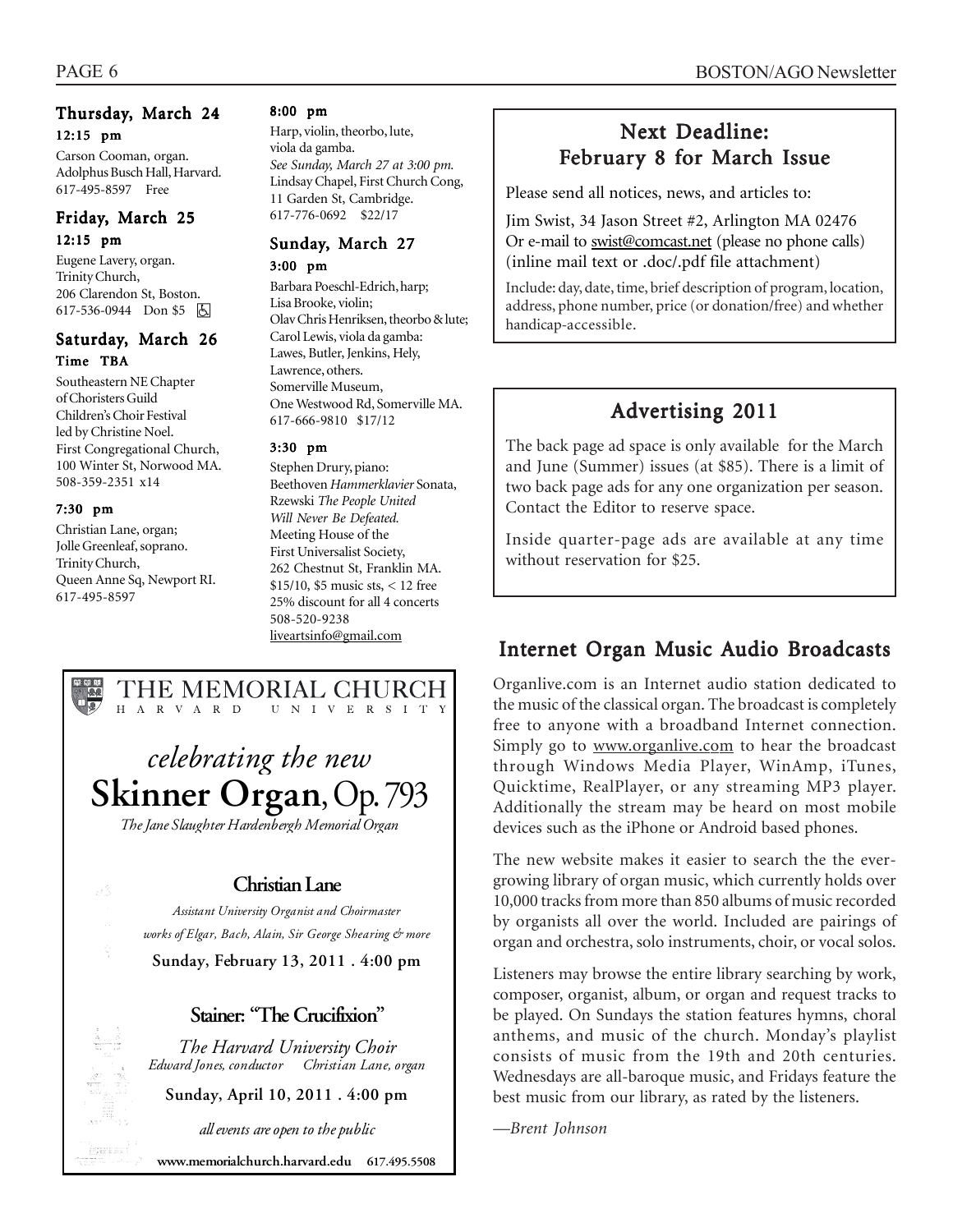# **PLACEMENT FEBRUARY, 2011**

The date in brackets following a church's name shows when the church first requested a listing. Salary is income paid by the church. Services such as funerals (fn) and weddings (wd) with additional fees are estimated as shown.

#### **ORGANIST/CHOIR DIRECTOR**

| Denomination Hours |         | Location      | Name of Church                         | Organ             | Salary    | Est. Add'l Comp              |
|--------------------|---------|---------------|----------------------------------------|-------------------|-----------|------------------------------|
| Episcopal          | $10-12$ | Topsfield, MA | Trinity Episcopal Church [08/10]       | Noack             | \$15,000  | $5 \text{ ft}/1 \text{ wd}$  |
| Episcopal          | 4       | Watertown, MA | Church of the Good Shepherd [10/10]    | Baldwin           | $$150-$   | $2 \text{ ft}/2 \text{ wd}$  |
|                    |         |               | (interim; could lead to permanent)     |                   | \$250/wk  |                              |
| Episcopal          | 10      | Reading, MA   | Good Shepherd Episcopal Church [07/10] | Olsen             | \$14,500- | $5 \text{ ft}$ 4 wd          |
|                    |         |               |                                        |                   | \$17,500  |                              |
| Evangelical        | 30      | Attleboro, MA | Evangelical Covenant Church [10/10]    | Kinzey-Angerstein | \$35,000- | $5 \text{ ft}/3$ wd          |
| Covenant           |         |               |                                        |                   | \$40,000  |                              |
| Episcopal          | 22      | Ipswich, MA   | Ascension Memorial Church [10/10]      | Fisk              | \$22,836  | $12 \text{ ft}/6 \text{ wd}$ |

#### **ORGANIST ONLY**

| Denomination Hours |         | Location      | Name of Church                                      | Organ   | Salary       | Est. Add'l Comp             |
|--------------------|---------|---------------|-----------------------------------------------------|---------|--------------|-----------------------------|
| <b>UCC</b>         |         | Lincoln. MA   | First Parish in Lincoln, MA [02/10]                 | Noack   | $$10,000-$   | $10+fn/5-6$                 |
|                    |         |               | [Will consider interim position]                    |         | 13,000       | wd                          |
| Episcopal          | $10-12$ | Brookline, MA | Church of our Saviour [06/10]                       | Allen   | $$11-13,000$ | $4$ fn/4 wd                 |
| <b>UCC</b>         | 10      | Sharon, MA    | First Congregational Church of Sharon<br>[08/10]    | Roche   | \$250/wk     | $4 \text{ ft}/2 \text{ wd}$ |
| <b>UCC</b>         | 15      | Holliston, MA | First Congregational Church of Holliston<br>[10/10] | Schantz | \$13,000     | $3 \text{ ft}/3$ wd         |
| Greek Orthodox     |         | Lynnfield, MA | St George Greek Orthodox Church [11/10]             | Allen   | $$170$ /week | None                        |

Please also see postings at www.bostonago.com for contact information regarding these openings. Some churches here may no longer be receiving names but have not notified placement.

The following position has been filled: Church of Our Redeemer, Lexington, MA.

**LISTING YOUR CHURCH ON THIS PAGE** Contact Janet Hunt, Placement Coordinator, at janet.hunt@sjs.edu.



The MIT Office of Religious Life Dr. Robert M. Randolph, Chaplain to the Institute **Proudly Presents:** 

# Organ Recitals in the MIT Chapel

Leonardo Ciampa, Artistic Director

Thursdays 12:05-12:35 Free Admission

Oct. 21 Andrus Madsen Oct. 28 Eric Plutz Nov. 4 Carson Cooman Nov. 11 Helen Ward Mannix Nov. 18 Leonardo Ciampa

Feb. 24 Janet Hunt Mar. 3 Matteo Galli & Francesco Attesti Mar. 10 Yevgeniya Tyltina Mar. 17 Bálint Karosi (Mar. 24 -- no concert) Mar. 31 Duo Cantabrigia

Historic organ by Walter Holtkamp, Sr. (1955)

For more information: http://leonardociampa.com/MIT

THE KING'S CHAPEL CONCERT SERIES announces the release of J.S. Bach: Clavierübung III **Heinrich Christensen** plays the C.B. Fisk Organ, opus 44 കാ Please join us for a release celebration Sunday, February 20, at 5 PM Heinrich will play half of Bach's Leipzig Chorales. Suggested donation at the door \$15/\$10 Doors open at 4:30 PM

Special offer: pay \$25 at the door for the 2-CD set plus admission to the concert.

KING'S CHAPEL . SCHOOL & TREMONT STREETS PARKING AVAILABLE IN ONE BEACON STREET GARAGE INFO AT www.kings-chapel.org • 617-227-2155